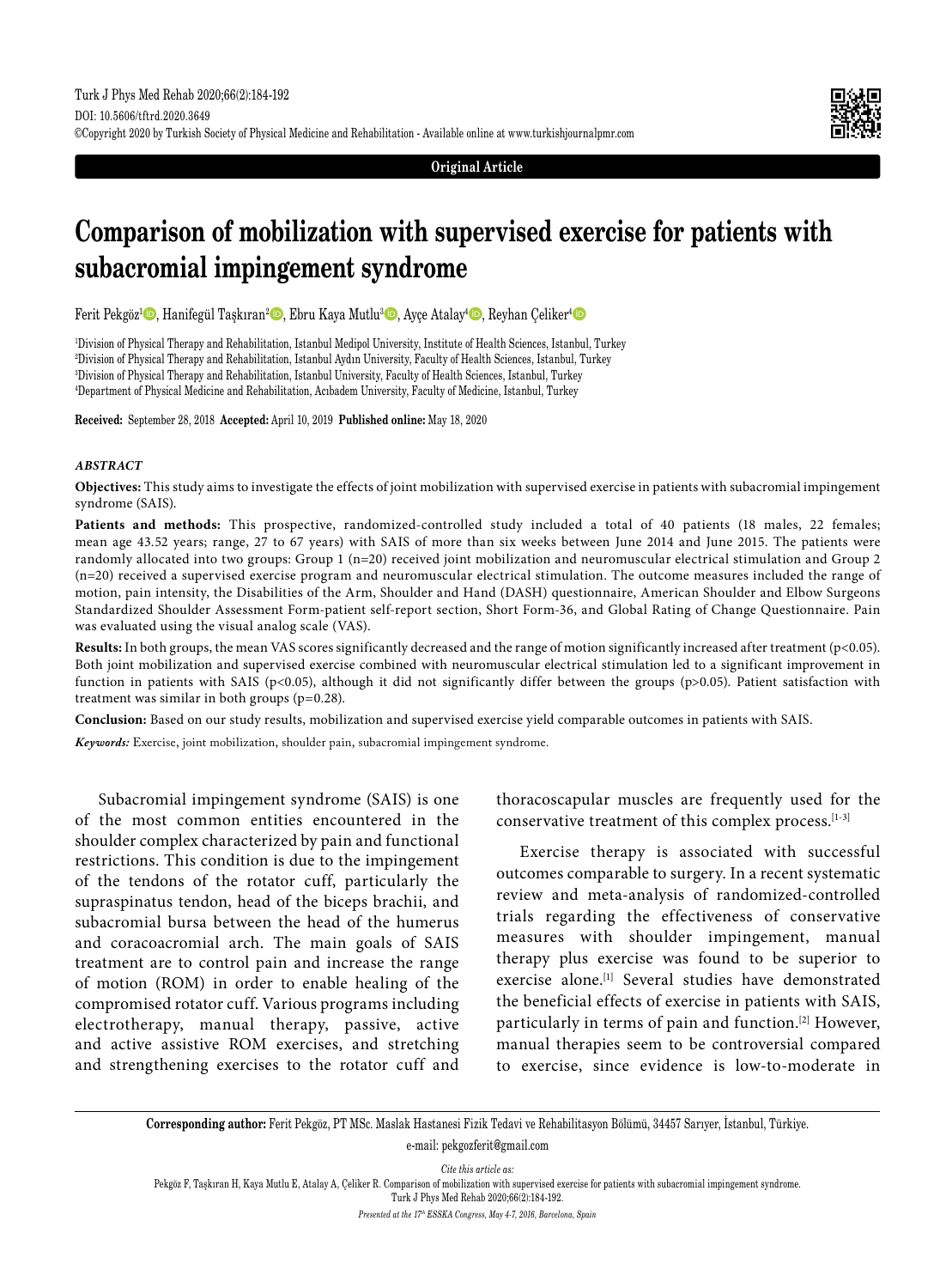case of SAIS.[3] In the most previous research, manual therapy was investigated as an add-on treatment modality. In our study, we aimed to compare manual therapy versus exercise in patients with SAIS of which both were combined with neuromuscular electrical stimulation (NMES), which is widely used as an adjunct to physical therapy programs in daily practice.

# **PATIENTS AND METHODS**

This parallel-design, prospective, randomizedclinical study was conducted at Maslak Acıbadem Hospital, Physical Therapy and Rehabilitation outpatient clinic between June 2014 and June 2015. Of a total of 52 patients with SAIS, 49 who fulfilled the inclusion criteria were included. Inclusion criteria were as follows: age  $\geq 18$ ; pain lasting for  $\geq 6$  weeks; having three of the following five clinical signs of SAIS *(i)* positive Hawkins test, *(ii)* positive Neer test, *(iii)* pain during active arm elevation of greater than 60° in the scapular or sagittal plane, *(iv)* positive Jobe/empty can test for pain or weakness, and *(v)* pain or weakness with resisted shoulder external rotation with the arm at the side.[4] Patients were excluded if they had a history of shoulder or cervical or thoracic spine surgery, having another physiotherapy treatment of this disorder within the past six months, steroid injection around the shoulder within the past six months, contraindications to manual therapy such as systemic arthritis or osteoporosis, and a history of psychiatric treatment. Of 49 patients, three discontinued after the pre-evaluation phase and 23 were randomized to two groups. However, six patients discontinued treatment; therefore, a total of 40 patients (18 males, 22 females; mean age 43.52 years; range, 27 to 67 years) were included in the study. The study flow diagram is shown in Figure 1. A written informed consent was obtained from each patient. The study protocol was approved by the Istanbul Medipol University, Faculty of Medicine, Human Research Ethics Committee (No: 29, Date: 03/03/2014). The study was conducted in accordance with the principles of the Declaration of Helsinki. All patients were randomly assigned to one of two parallel groups to receive either joint mobilization combined with NMES (Group 1, n=20) or exercise combined with NMES (Group 2, n=20) at a ratio of 1:1. To allocate the participants, the Research Randomizer, which is an online randomization web service (https://www. randomizer.org/) was used. Simple randomization procedures (computerized random numbers) were conducted and sequentially numbered index cards with the random assignment were prepared by an investigator with no clinical involvement in the study.

The index cards were folded and placed in sealed, opaque envelopes. Then, the blind investigator opened each envelope and allocated the participants to Group 1 or Group 2 according to the selected index card. The interventions were performed by a single physical therapist at a research clinic of a tertiary hospital, and the assessments and data collection were conducted by another therapist. The interventionist was unblinded to the allocated arm, while the patients and the outcome assessor were blinded to the allocation procedure. All participants received treatment at the clinic (three

#### **Treatment protocol**

The patients were seated with their shoulder in 45° of abduction, neutral rotation, and 15° of horizontal adduction. Their hips and knees were flexed to 90° and their feet resting flat on the floor. The NMES was applied to the lower and middle trapezius muscles. Pad placement was assisted by palpation and visual localization of the muscle during a resisted isometric contraction. The portable NMES device was used which stimulates efferent motor neurons with biphasic waveform at a frequency of 50 pulses per second, pulse length of 300 microsec, and one-sec ramp time. The electrical stimulation amplitude was applied according to the maximal perceived tolerance of the patient.

times a week) for 12 sessions for 50 min. Outcomes were measured at baseline and at the end of treatment.

Passive joint mobilization includes shoulder distraction, dorsal glide, ventral glide, lateral glide, and caudal glide. In shoulder distraction, dorsal glide and caudal glide were applied by the physical therapist, when the patient was in supine position with shoulder 50° abduction and 30° horizontal adduction. The lateral glide was applied, when the patient was in the supine position with shoulder 90° flexion.

Exercises were carried out under the supervision of the physiotherapist for three times a week, for a total of 12 sessions. During each session, the patients were observed for substitution or compensatory movements and corrected when required. We aimed to increase the ROM through Codman and wand exercises in the early phase.<sup>[5]</sup> Exercises used in this phase includes posterior capsular stretches. Once ROM is normalized, the second phase starts. Strengthening includes internal and external rotations (i.e., infraspinatus, teres minor, and subscapularis) using TheraBand, followed by abduction and forward flexion.<sup>[6]</sup> These exercises are carried out in a short arc of 30 to 45 degrees. Female patients used yellow, while male patients used red TheraBand for strengthening exercises. Scapular stabilization exercises and deltoid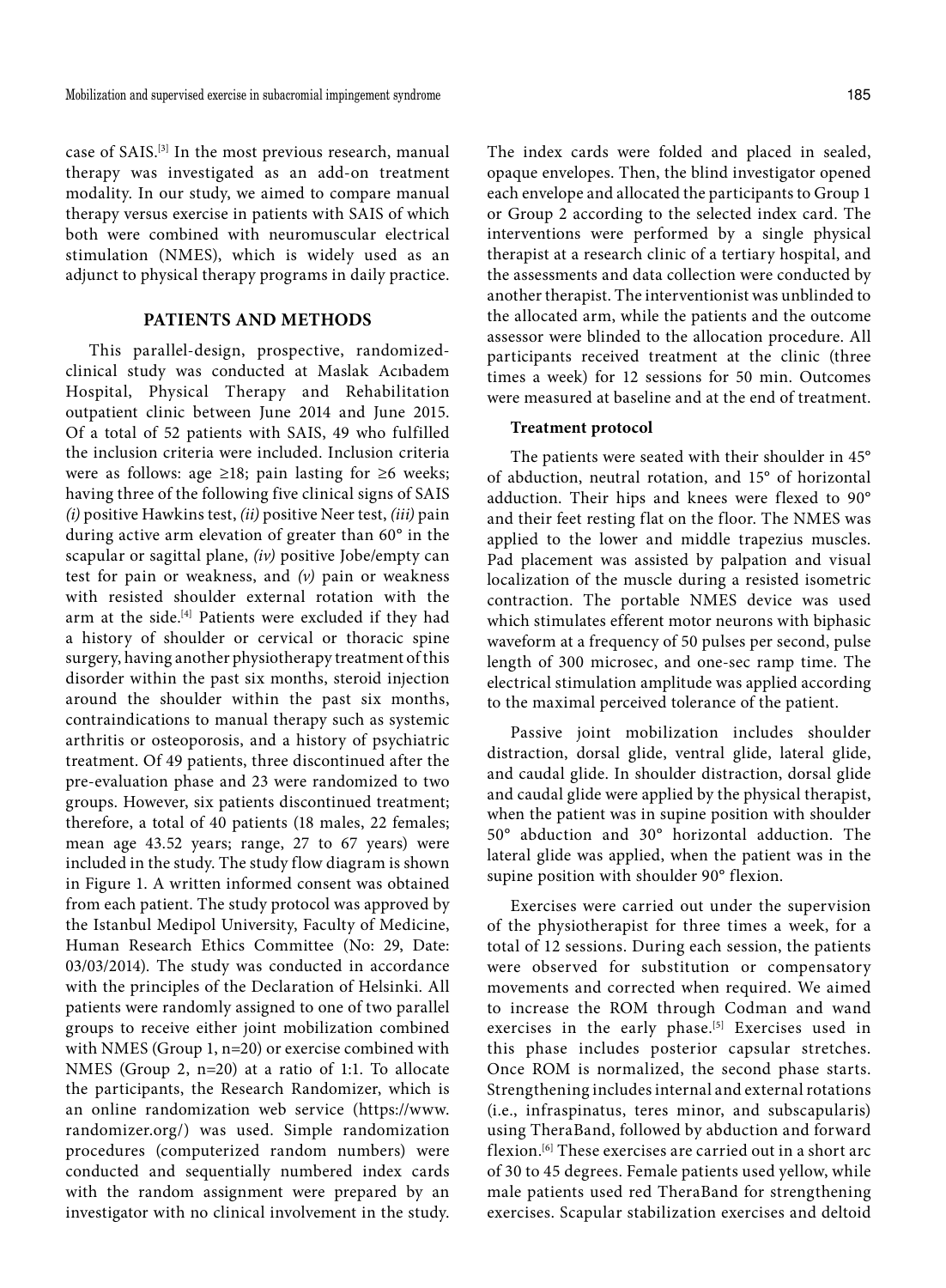

**Figure 1.** CONSORT flow diagram.

VAS: Visual analog scale; DASH: Disabilities of the Arm, Shoulder and Hand; ASES: American Shoulder and Elbow Surgeons; SF-36: Short Form-36; NMES: Neuromuscular electrical stimulation; GRCQ: Global Ratings of Change Questionnaire.

exercises are included in the second phase of the rehabilitation program. Exercises according to weeks are summarized in Table 1.

# **Outcome measurements**

The outcome measures included ROM measurements, pain intensity, the Disabilities of the Arm, Shoulder and Hand (DASH) Questionnaire, American Shoulder and Elbow Surgeons (ASES) Standardized Shoulder Assessment Form-patient selfreport section, Short Form-36 (SF-36), and Global Rating of Change Questionnaire (GRCQ).

The passive ROM of each subject included abduction in the frontal plane, forward flexion, and external and internal rotation in 30° abduction with a conventional goniometry. The passive ROM measurements were taken in the supine position and with the scapula being stabilized by the tester's hand. The patient's arm was passively positioned in 30° abduction, as measured by a conventional goniometry, to assess internal and external rotation ROM.

The pain severity was assessed using the visual analog scale (VAS), for which a patient was asked to indicate his/her perceived pain. It was evaluated during three separate occasions: VAS on motion, VAS at night, and VAS at rest. Pain intensity was measured from the left, with 0 indicating no pain and 10 indicating severe pain. Prior to the beginning of the study and at the end of the treatment (Week 6), the VAS was administered by a physical therapist who was blind to the patient's group or treatment.

The DASH questionnaire is a reliable tool for the evaluation of functional disability of the upper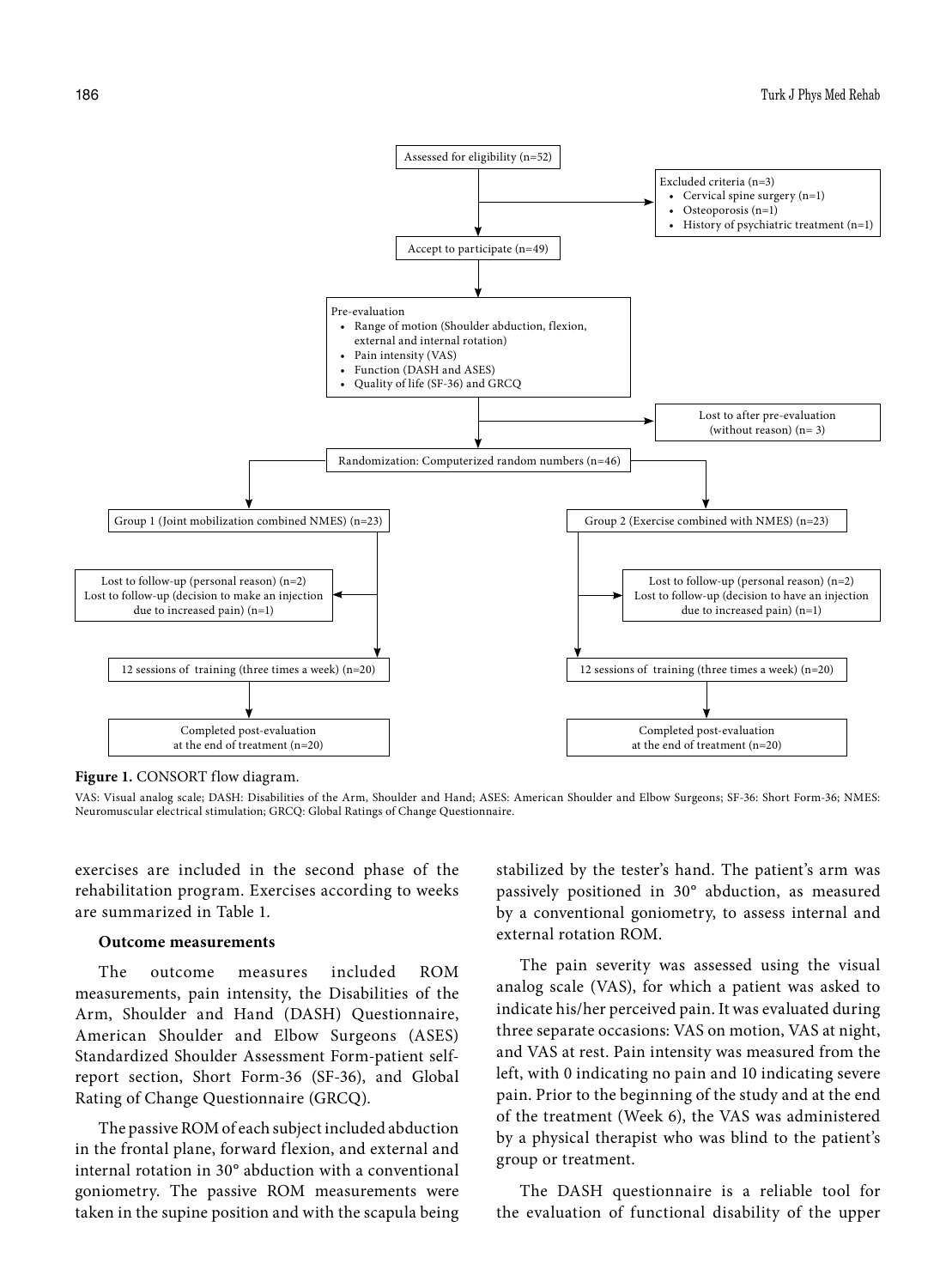extremity. It includes 30 questions which measure the degree of difficulty experienced due to an arm, shoulder, or hand problem (21 items) while performing various physical activities. The severity of each symptom is assessed in terms of five aspects: pain, activity-related pain, tingling, weakness and

stiffness. The patient is asked to rate the impact of the problem on his social activities, work and sleep, as well as its psychological impact (4 items). Response choices for each item range from 1 to 5, which are defined as 'no difficulty or symptom' to 'unable to perform activity or very severe symptom'.

| <b>TABLE 1</b>                                                          |                                                                          |  |  |  |  |  |
|-------------------------------------------------------------------------|--------------------------------------------------------------------------|--|--|--|--|--|
| Exercise program details                                                |                                                                          |  |  |  |  |  |
| Week 1 $(1st, 2nd$ and $3rd$ sessions)                                  |                                                                          |  |  |  |  |  |
| 1.                                                                      | Wand exercise. Shoulder abduction in the scapular plane (15 reps)        |  |  |  |  |  |
| 2.                                                                      | Wand exercise. Shoulder flexion (15 reps)                                |  |  |  |  |  |
| 3.                                                                      | Wand exercise. Shoulder external rotation (towel under armpit) (15 reps) |  |  |  |  |  |
| 4.                                                                      | Wand exercise. Shoulder extension (15 reps)                              |  |  |  |  |  |
| 5.                                                                      | Wand exercise. Shoulder internal rotation (15 reps)                      |  |  |  |  |  |
| Crossed arm stretch (posterior capsular stretch) (15 reps)<br>6.        |                                                                          |  |  |  |  |  |
| Week 2 (4 <sup>th</sup> , 5 <sup>th</sup> and 6 <sup>th</sup> sessions) |                                                                          |  |  |  |  |  |
| 1.                                                                      | Wand exercise. Shoulder abduction in the scapular plane (20 reps)        |  |  |  |  |  |
| 2.                                                                      | Wand exercise. Shoulder flexion (20 reps)                                |  |  |  |  |  |
| 3.                                                                      | Wand exercise. Shoulder external rotation (towel under armpit) (20 reps) |  |  |  |  |  |
| 4.                                                                      | Wand exercise. Shoulder extension (20 reps)                              |  |  |  |  |  |
| 5.                                                                      | Wand exercise. Shoulder internal rotation (20 reps)                      |  |  |  |  |  |
| 6.                                                                      | Crossed arm stretch (posterior capsular stretch) (20 reps)               |  |  |  |  |  |
| 7.                                                                      | External rotation in side lying (10 reps)                                |  |  |  |  |  |
| 8.                                                                      | Scaption (10 reps)                                                       |  |  |  |  |  |
| 9.                                                                      | Serratus anterior (supine) with 1 kg dumbbell (10 reps)                  |  |  |  |  |  |
| 10.                                                                     | Scapular retraction (10 reps)                                            |  |  |  |  |  |
|                                                                         | Week 3 (7 <sup>th</sup> , 8 <sup>th</sup> and 9 <sup>th</sup> sessions)  |  |  |  |  |  |
| 1.                                                                      | Wand exercise. Shoulder abduction in the scapular plane (25 reps)        |  |  |  |  |  |
| 2.                                                                      | Wand exercise. Shoulder flexion (25 reps)                                |  |  |  |  |  |
| 3.                                                                      | Wand exercise. Shoulder external rotation (towel under armpit) (25 reps) |  |  |  |  |  |
| 4.                                                                      | Wand exercise. Shoulder extension (25 reps)                              |  |  |  |  |  |
| 5.                                                                      | Wand exercise. Shoulder internal rotation (25 reps)                      |  |  |  |  |  |
| 6.                                                                      | Crossed arm stretch (posterior capsular stretch) (25 reps)               |  |  |  |  |  |
| 7.                                                                      | External rotation in side lying with 1 kg dumbbell (15 reps)             |  |  |  |  |  |
| 8.                                                                      | Scaption with 1 kg dumbbell (15 reps)                                    |  |  |  |  |  |
| 9.                                                                      | Serratus anterior (supine) with 1 kg dumbbell (15 reps)                  |  |  |  |  |  |
| 10.                                                                     | Scapular retraction (prone) with 1 kg dumbbell (15 reps)                 |  |  |  |  |  |
| Week 4 $(10^{th}, 11^{th}, 12^{th}$ sessions)                           |                                                                          |  |  |  |  |  |
| 1.                                                                      | Crossed arm stretch (posterior capsular stretch) (20 reps)               |  |  |  |  |  |
| 2.                                                                      | External rotation in side lying with 1.5 kg dumbbell (20 reps)           |  |  |  |  |  |
| 3.                                                                      | Scaption with 1.5 kg dumbbell (20 reps)                                  |  |  |  |  |  |
| 4.                                                                      | Serratus anterior (supine) with 1.5 kg dumbbell (20 reps)                |  |  |  |  |  |
| 5.                                                                      | Scapular retraction (prone) 1.5 kg dumbbell (20 reps)                    |  |  |  |  |  |
| 6.                                                                      | External rotation during standing with TheraBand (20 reps)               |  |  |  |  |  |
| 7.                                                                      | Scaption with TheraBand (20 reps)                                        |  |  |  |  |  |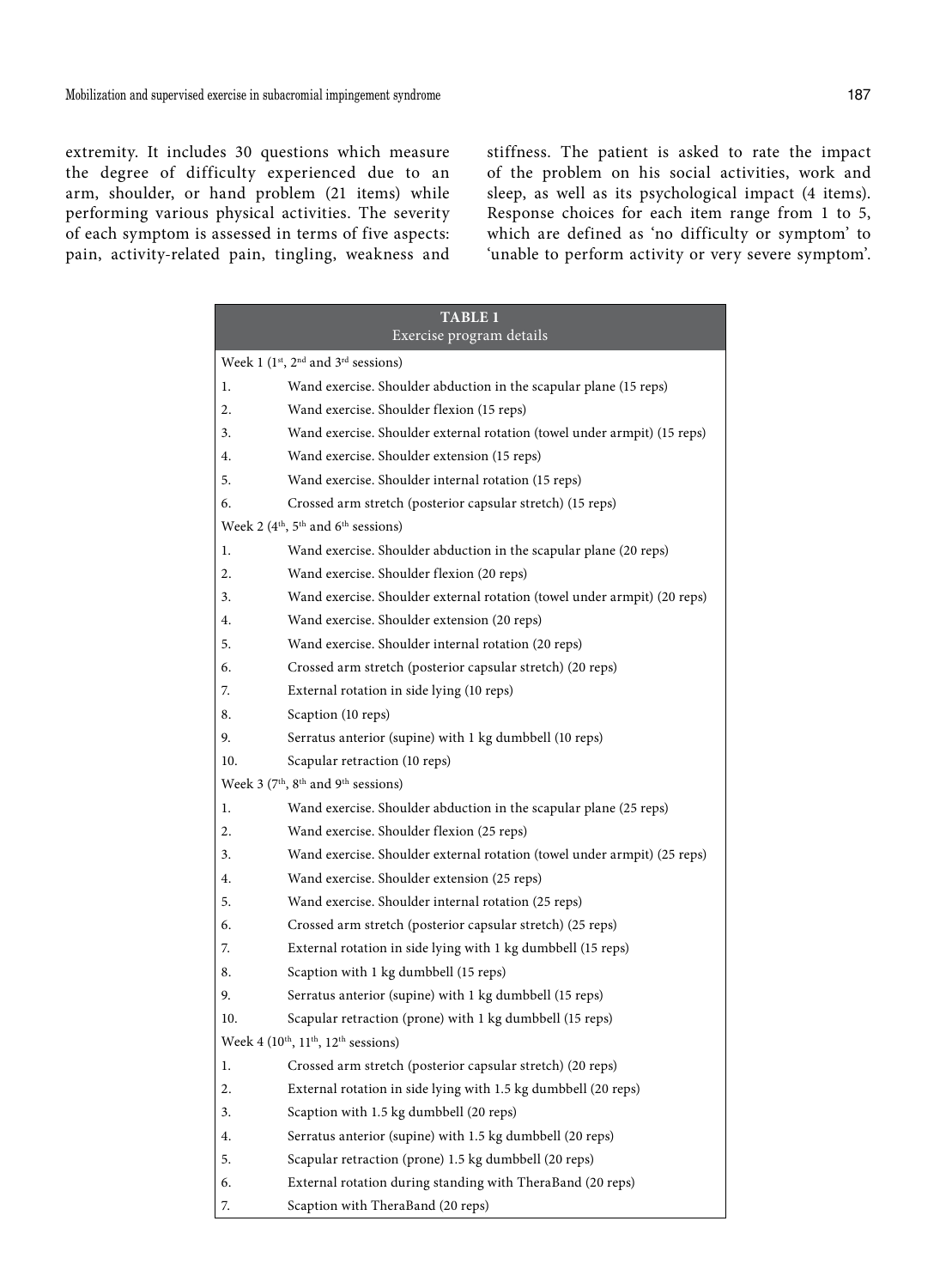The scores obtained from all items are, then, used to calculate a score ranging from 0 (no disability) to 100 (most severe disability). The DASH has an excellent reliability (intra-class coefficient=0.92, 0.96) and responsiveness.[7] The validity and reliability of the Turkish version of DASH have been shown previously.[8] Although success is defined as 50% improvement in DASH, 40% change from baseline is also accepted as a substantial improvement.<sup>[9,10]</sup>

The patient self-reported section of the ASES Standardized Shoulder Assessment form was used to evaluate patient-rated shoulder pain and function. The minimal clinically important difference (MCID) is 6.4 ASES points.[11] The Turkish ASES questionnaire has been shown to be valid and reliable previously.[12] The quality of life was measured using the SF-36. Higher scores indicate a better health state.<sup>[13]</sup>

The GRCQ is a six-point scale, ranging from -2 (a very great deal worse) to 0 (about the same) to  $+2$ (a very great deal better), allowing the patient to rate the perceived change in their shoulder condition since his/her first visit. Success was defined as GRCQ scored as "moderately better" (+3) or higher.<sup>[9]</sup>

# **Statistical analysis**

The sample size and study power were calculated using the G\*Power version 3.1.9.7 software (Heinrich-Heine-Universität Düsseldorf, Düsseldorf, Germany). The calculations were based on a standard deviation of 20 points, and an inter-group difference of 15 points<sup>[5]</sup> represented the MCID DASH at an alpha level of 0.05, and beta level of 20% at a desired power of 80%. Accordingly, a sample size of at least 21 patients in each group was estimated. Allowing for a conservative dropout rate, we recruited 26 subjects in the study.

Statistical analysis was performed using the SPSS version 16.0 software (SPSS Inc., Chicago, IL, USA). Descriptive data were expressed in mean ± standard deviation (SD), median (min-max) or number and frequency. Continuous variables were assessed using the independent samples t-test, while categorical variables were assessed using the chi-square test. The ROM, VAS, DASH, ASES, and SF-36 scores were analyzed using a two-by-two repeated-measures analysis of variance (ANOVA) with the treatment group (Groups 1 and 2) as the between-subject factor and time (before and after six weeks) as the within-subject factor. Pre- and post-treatment values within the groups were compared using the paired samples t-test. A *p* value of <0.05 was considered statistically significant.

#### **RESULTS**

Baseline demographic characteristics of the study group are summarized in Table 2. Both groups had similar characteristics in terms of all variables, except for body mass index (BMI). Group 1 had significantly higher BMI values compared to Group 2 (p=0.01).

After the treatment, both groups had similar improvements in terms of ROM (Table 3). Both groups showed statistically significant improvements after treatment ( $p<0.05$ ), indicating no statistically significant difference between the groups (p>0.05). The VAS, DASH, and ASES scores were also significantly improved after the treatment within each group (p<0.05) (Table 4). However, the VAS, DASH, and ASES scores did not significantly differ between the groups (p>0.05) (Table 4).

In both groups, treatment yielded a significantly improved physical and social function domain of SF-36, but not role-physical, pain, vitality, and

| <b>TABLE 2</b><br>Baseline demographic characteristics of study groups                                                                                                                              |                 |                |                 |                |          |  |
|-----------------------------------------------------------------------------------------------------------------------------------------------------------------------------------------------------|-----------------|----------------|-----------------|----------------|----------|--|
|                                                                                                                                                                                                     | Group $1(n=20)$ |                | Group $2(n=20)$ |                |          |  |
|                                                                                                                                                                                                     | n               | $Mean \pm SD$  | n               | Mean±SD        | p        |  |
| Age (years)                                                                                                                                                                                         |                 | $45.2 \pm 6.5$ |                 | $41.9 + 90$    | $0.19*$  |  |
| Body mass index $(kg/m2)$                                                                                                                                                                           |                 | $27.1 + 4.5$   |                 | $24.1 \pm 2.9$ | $0.01*$  |  |
| Gender                                                                                                                                                                                              |                 |                |                 |                | $0.05**$ |  |
| Female                                                                                                                                                                                              | 8               |                | 14              |                |          |  |
| Male                                                                                                                                                                                                | 12              |                | 6               |                |          |  |
| Handedness                                                                                                                                                                                          |                 |                |                 |                | $0.51**$ |  |
| Involved dominant                                                                                                                                                                                   | 11              |                | 13              |                |          |  |
| Non-dominant                                                                                                                                                                                        | 9               |                | 7               |                |          |  |
| SD: Standard deviation; Group 1: Mobilization combined with neuromuscular electrical stimulation (NMES); Group 2:<br>Exercise combined with NMES; * Independent samples t-test; ** Chi-square test. |                 |                |                 |                |          |  |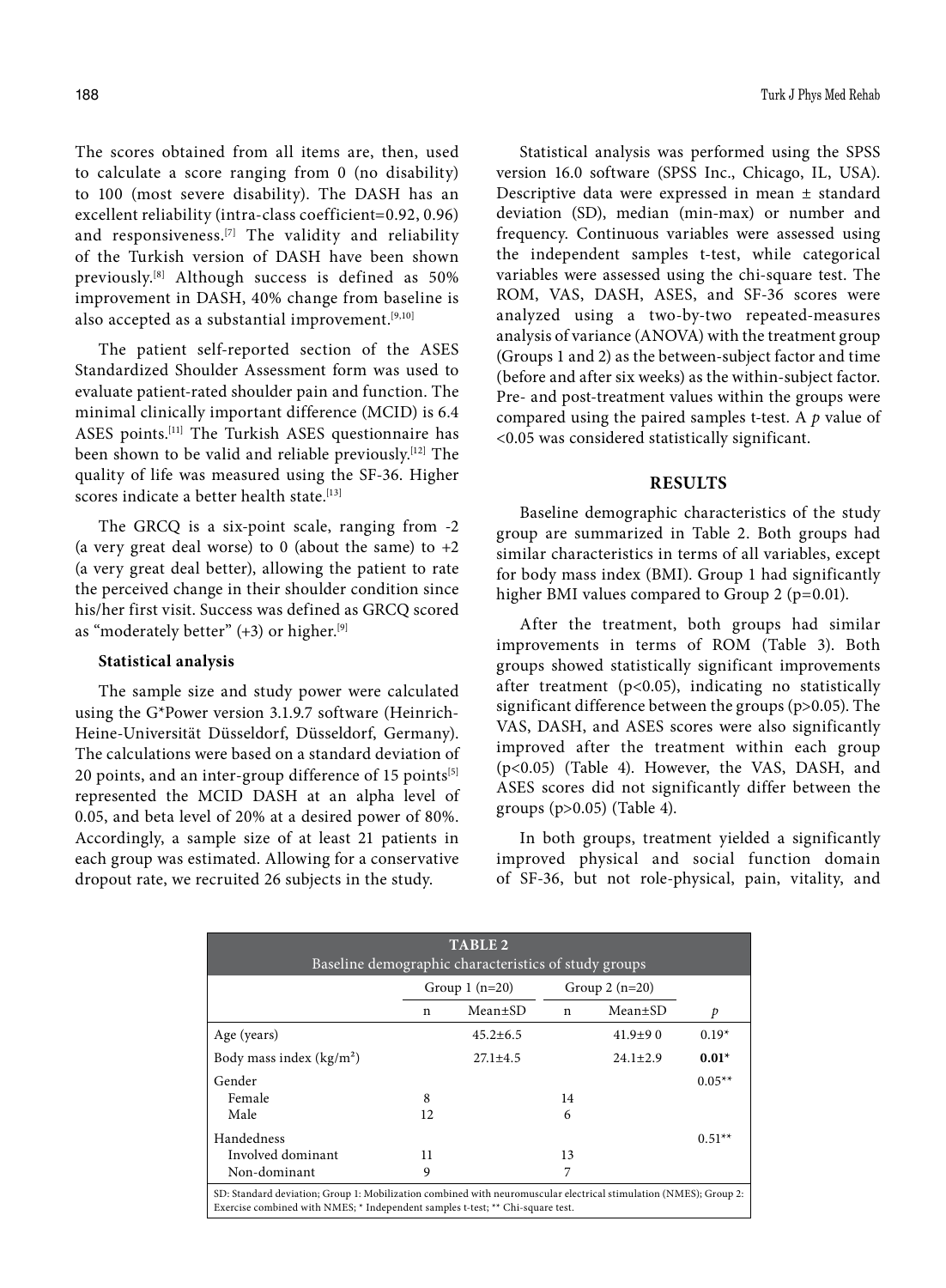| <b>TABLE 3</b><br>Intra- and inter-group comparison of passive range of motion                                                                                                                                                  |                  |                  |         |                      |                  |  |
|---------------------------------------------------------------------------------------------------------------------------------------------------------------------------------------------------------------------------------|------------------|------------------|---------|----------------------|------------------|--|
|                                                                                                                                                                                                                                 | Before treatment | After treatment  |         | With-in score change |                  |  |
| Assessments                                                                                                                                                                                                                     | Mean±SD          | $Mean \pm SD$    | $p^*$   |                      | $p^{\star\star}$ |  |
| Flexion                                                                                                                                                                                                                         |                  |                  |         |                      |                  |  |
| Group 1                                                                                                                                                                                                                         | $158 \pm 10.4$   | $170.8 \pm 10.3$ | < 0.001 | $12.8 \pm 8.7$       | 0.09             |  |
| Group 2                                                                                                                                                                                                                         | $152.6 \pm 10.3$ | $166+6.8$        | < 0.001 | $14.3 + 6.6$         |                  |  |
| Extension                                                                                                                                                                                                                       |                  |                  |         |                      |                  |  |
| Group 1                                                                                                                                                                                                                         | $52.5 \pm 8.6$   | $57.1 \pm 9.9$   | 0.001   | $4.6 + 4.0$          |                  |  |
| Group 2                                                                                                                                                                                                                         | $46.1 \pm 5.7$   | $52.4 \pm 6.7$   | 0.001   | $6.3 + 6.4$          | 0.30             |  |
| Abduction                                                                                                                                                                                                                       |                  |                  |         |                      |                  |  |
| Group 1                                                                                                                                                                                                                         | $140.7 \pm 30.0$ | $166.8 \pm 12.2$ | < 0.001 | $26.1 + 29.6$        |                  |  |
| Group 2                                                                                                                                                                                                                         | $144.4 \pm 13.9$ | $161.1 \pm 13.6$ | < 0.001 | $16.7 + 9.0$         | 0.84             |  |
| Internal rotation                                                                                                                                                                                                               |                  |                  |         |                      |                  |  |
| Group 1                                                                                                                                                                                                                         | $54.1 \pm 6.8$   | $67.9 + 2.9$     | < 0.001 | $13.8 + 6.0$         |                  |  |
| Group 2                                                                                                                                                                                                                         | $52.0 \pm 4.2$   | $67.2 + 4.4$     | < 0.001 | $15.2 \pm 4.7$       | 0.26             |  |
| <b>External rotation</b>                                                                                                                                                                                                        |                  |                  |         |                      |                  |  |
| Group 1                                                                                                                                                                                                                         | $71.1 + 4.2$     | $76.3 \pm 6.0$   | 0.001   | $5.2 + 5.0$          | 0.38             |  |
| Group 2                                                                                                                                                                                                                         | $69.1 \pm 10.4$  | $75.0 + 5.9$     | 0.008   | $5.9 + 8.9$          |                  |  |
| SD: Standard deviation; Group 1: Mobilization combined with neuromuscular electrical stimulation (NMES); Group 2: Exercise<br>combined with NMES; * Paired samples t-test; ** Two-by-two repeated-measure analysis of variance. |                  |                  |         |                      |                  |  |

| <b>TABLE 4</b><br>Intra- and inter-group comparison of pain and function |                  |                 |         |                      |          |
|--------------------------------------------------------------------------|------------------|-----------------|---------|----------------------|----------|
|                                                                          | Before treatment | After treatment |         | With-in score change |          |
| Assessments                                                              | $Mean \pm SD$    | $Mean \pm SD$   | $p^*$   |                      | $p^{**}$ |
| VAS-motion                                                               |                  |                 |         |                      |          |
| Group 1                                                                  | $6.7 \pm 1.7$    | $3.3 \pm 1.1$   | < 0.001 | $3.4 \pm 1.4$        |          |
| Group 2                                                                  | $7.5 \pm 0.9$    | $4.1 \pm 1.3$   | < 0.001 | $3.4 \pm 1.8$        | 0.92     |
| VAS-night                                                                |                  |                 |         |                      |          |
| Group 1                                                                  | $6.1 \pm 2.2$    | $3.0 \pm 1.2$   | < 0.001 | $3.1 \pm 1.6$        |          |
| Group 2                                                                  | $7.3 \pm 1.6$    | $3.1 \pm 2.2$   | < 0.001 | $4.2 \pm 1.8$        | 0.18     |
| VAS-rest                                                                 |                  |                 |         |                      |          |
| Group 1                                                                  | $3.7 \pm 1.6$    | $1.5 \pm 0.8$   | 0.001   | $2.2 \pm 1.8$        |          |
| Group 2                                                                  | $4.6 \pm 1.8$    | $1.5 \pm 1.3$   | < 0.001 | $3.1 \pm 1.8$        | 0.20     |
| <b>DASH</b>                                                              |                  |                 |         |                      |          |
| Group 1                                                                  | $38.9 \pm 16.5$  | $22.8 \pm 11.0$ | 0.001   | $16.2 \pm 12.6$      |          |
| Group 2                                                                  | $42.2 \pm 19.4$  | $31.9 \pm 15.3$ | 0.004   | $10.3 \pm 13.9$      | 0.18     |
| ASES                                                                     |                  |                 |         |                      |          |
| Group 1                                                                  | $59.4 \pm 7.8$   | $55.1 \pm 5.5$  | 0.008   | $8.4 \pm 7.8$        |          |
| Group 2                                                                  | $64.2 \pm 10.7$  | $56.8 \pm 5.3$  | 0.001   | $11.1 \pm 10.6$      | 0.26     |

SD: Standard deviation; VAS: Visual analog scale; DASH: Disabilities of the Arm, Shoulder and Hand; ASES: American Shoulder and<br>Elbow Surgeons; Group 1: Mobilization combined with neuromuscular electrical stimulation (NMES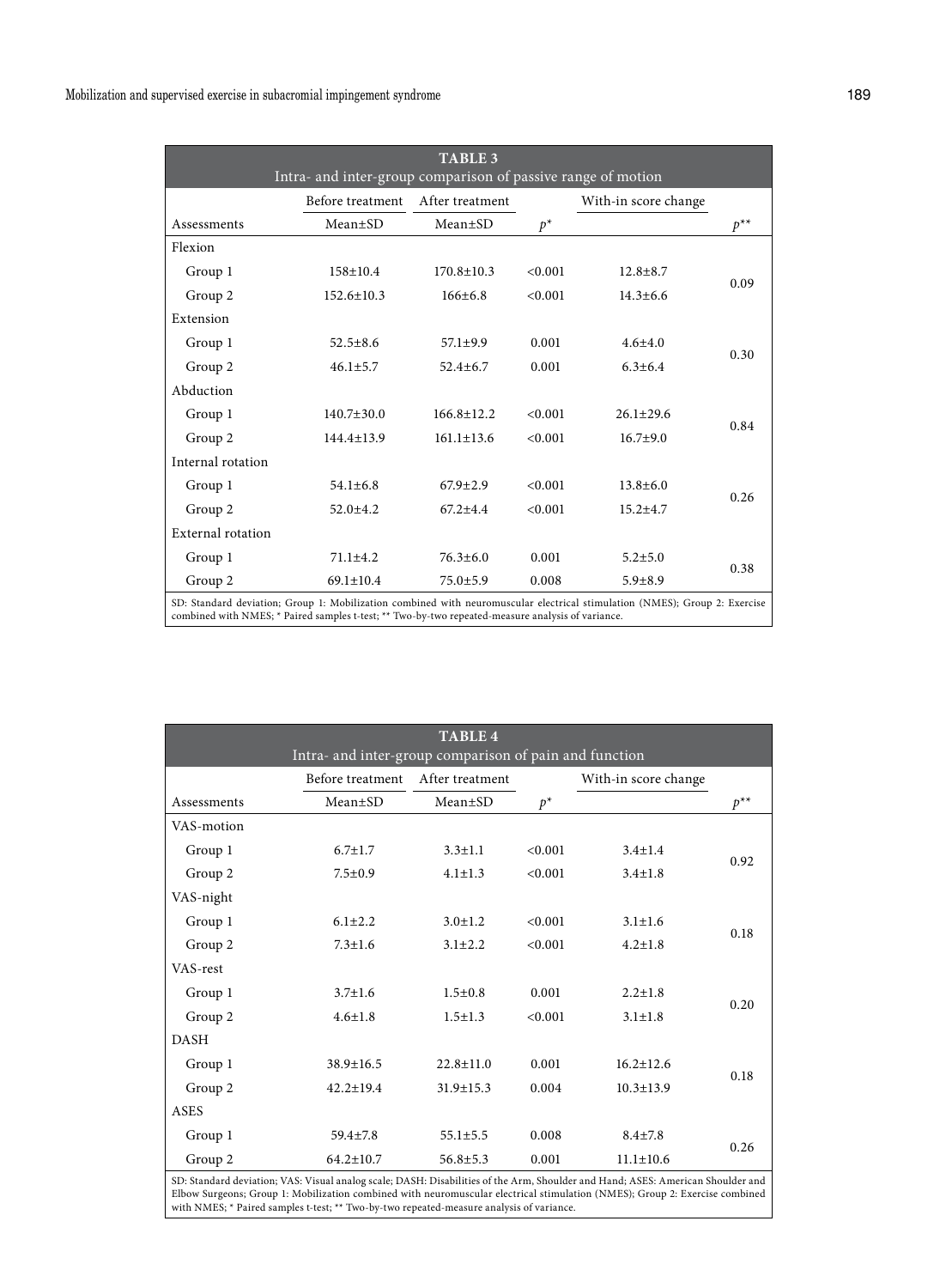|                                                                                                                                                                                                                                 | Intra- and inter-group comparison of Short Form-36 subscale scores | <b>TABLE 5</b>  |       |                      |          |  |
|---------------------------------------------------------------------------------------------------------------------------------------------------------------------------------------------------------------------------------|--------------------------------------------------------------------|-----------------|-------|----------------------|----------|--|
|                                                                                                                                                                                                                                 | Before treatment                                                   | After treatment |       | With-in score change |          |  |
| Assessments                                                                                                                                                                                                                     | $Mean \pm SD$                                                      | $Mean \pm SD$   | $p^*$ |                      | $p^{**}$ |  |
| Physical function                                                                                                                                                                                                               |                                                                    |                 |       |                      |          |  |
| Group 1                                                                                                                                                                                                                         | 73.5±15.5                                                          | $81.0 \pm 10.5$ | 0.04  | $7.5 \pm 15.3$       |          |  |
| Group 2                                                                                                                                                                                                                         | $69.8 \pm 14.0$                                                    | $82.5 \pm 8.4$  | 0.001 | $12.8 \pm 14.2$      | 0.73     |  |
| Role-physical                                                                                                                                                                                                                   |                                                                    |                 |       |                      |          |  |
| Group 1                                                                                                                                                                                                                         | 52.5±47.2                                                          | $57.5 \pm 46.0$ | 0.33  | $5.0 \pm 22.4$       |          |  |
| Group 2                                                                                                                                                                                                                         | $46.3 \pm 45.4$                                                    | $52.5 \pm 45.8$ | 0.52  | $6.3 \pm 42.8$       | 0.68     |  |
| Pain                                                                                                                                                                                                                            |                                                                    |                 |       |                      |          |  |
| Group 1                                                                                                                                                                                                                         | $43.6 \pm 19.9$                                                    | $48.3 \pm 14.7$ | 0.31  | $4.7 \pm 20.2$       |          |  |
| Group 2                                                                                                                                                                                                                         | $40.7 \pm 16.6$                                                    | $43.1 \pm 21.6$ | 0.92  | $2.4 + 27.0$         | 0.36     |  |
| General health                                                                                                                                                                                                                  |                                                                    |                 |       |                      |          |  |
| Group 1                                                                                                                                                                                                                         | $73.0 \pm 12.2$                                                    | $71.0 \pm 13.5$ | 0.11  | $-2.0 \pm 5.2$       |          |  |
| Group 2                                                                                                                                                                                                                         | $62.5 \pm 15.7$                                                    | $63.9 \pm 12.5$ | 0.35  | $1.4 \pm 6.3$        | 0.08     |  |
| Vitality                                                                                                                                                                                                                        |                                                                    |                 |       |                      |          |  |
| Group 1                                                                                                                                                                                                                         | 72.3±12.2                                                          | $72.0 \pm 11.4$ | 0.85  | $-0.3 \pm 7.5$       |          |  |
| Group 2                                                                                                                                                                                                                         | $58.5 \pm 15.1$                                                    | 57.5±15.0       | 0.31  | $-1.0+4.5$           | 0.20     |  |
| Social function                                                                                                                                                                                                                 |                                                                    |                 |       |                      |          |  |
| Group 1                                                                                                                                                                                                                         | 77.5±22.8                                                          | $66.3 \pm 21.9$ | 0.03  | $-11.3 \pm 22.2$     |          |  |
| Group 2                                                                                                                                                                                                                         | $70.0 \pm 23.8$                                                    | $50.0 \pm 26.9$ | 0.001 | $-20.0 \pm 20.8$     | 0.17     |  |
| Role-emotional                                                                                                                                                                                                                  |                                                                    |                 |       |                      |          |  |
| Group 1                                                                                                                                                                                                                         | $78.3 \pm 36.3$                                                    | 78.3±37.9       | 0.99  | $-0.0 \pm 15.3$      | 0.30     |  |
| Group 2                                                                                                                                                                                                                         | $60.0 \pm 42.7$                                                    | $63.2 \pm 40.4$ | 0.57  | $3.2 \pm 18.4$       |          |  |
| Mental health                                                                                                                                                                                                                   |                                                                    |                 |       |                      |          |  |
| Group 1                                                                                                                                                                                                                         | $77.6 \pm 8.4$                                                     | $72.8 \pm 7.2$  | 0.001 | $-4.8 \pm 5.1$       |          |  |
| Group 2                                                                                                                                                                                                                         | $74.8 \pm 7.1$                                                     | $75.0 \pm 7.1$  | 0.66  | $0.2{\pm}2.0$        | 0.90     |  |
| SD: Standard deviation; Group 1: Mobilization combined with neuromuscular electrical stimulation (NMES); Group 2: Exercise<br>combined with NMES; * Paired samples t-test; ** Two-by-two repeated-measure analysis of variance. |                                                                    |                 |       |                      |          |  |

role-emotional domains. The SF-36 scores before and after the treatment are summarized in Table 5. The SF-36 subscale scores did not significantly differ between the groups (p>0.05) (Table 5).

Patient satisfaction as assessed by the GRCQ was similar in both groups  $(4.3\pm0.6)$  in Group 1 vs.  $4.4\pm0.8$ in Group 2; p=0.28).

## **DISCUSSION**

In this study, we demonstrated that, both mobilization and supervised exercise combined with NMES led to a significant improvement in function, pain, and ROM in patients with SAIS, as evidenced by the DASH and ASES scores.

Previous studies have compared manual therapy techniques with therapeutic exercise. Bang and Deyle[14] compared joint mobilization as an add-on therapy to exercise (flexibility and strength training) and found that manual physical therapy combined with supervised exercise was better than exercise alone for increasing the strength, decreasing pain, and improving function in patients with SAIS. On the other hand, Camargo et al.<sup>[15]</sup> showed that adding scapular manual therapy to an exercise protocol did not enhance improvements in scapular kinematics, function, and pain in individuals with SIAS. Kachingwe et al.<sup>[16]</sup> also examined the effects of glenohumeral mobilizations and mobilizationwith-movement (MWM) combined with supervised exercise. They also included supervised exercise alone group and control group. The MWM and mobilization groups had a higher percentage of change in terms of pain and three interventions groups showed a better functional gain, compared to control group; however,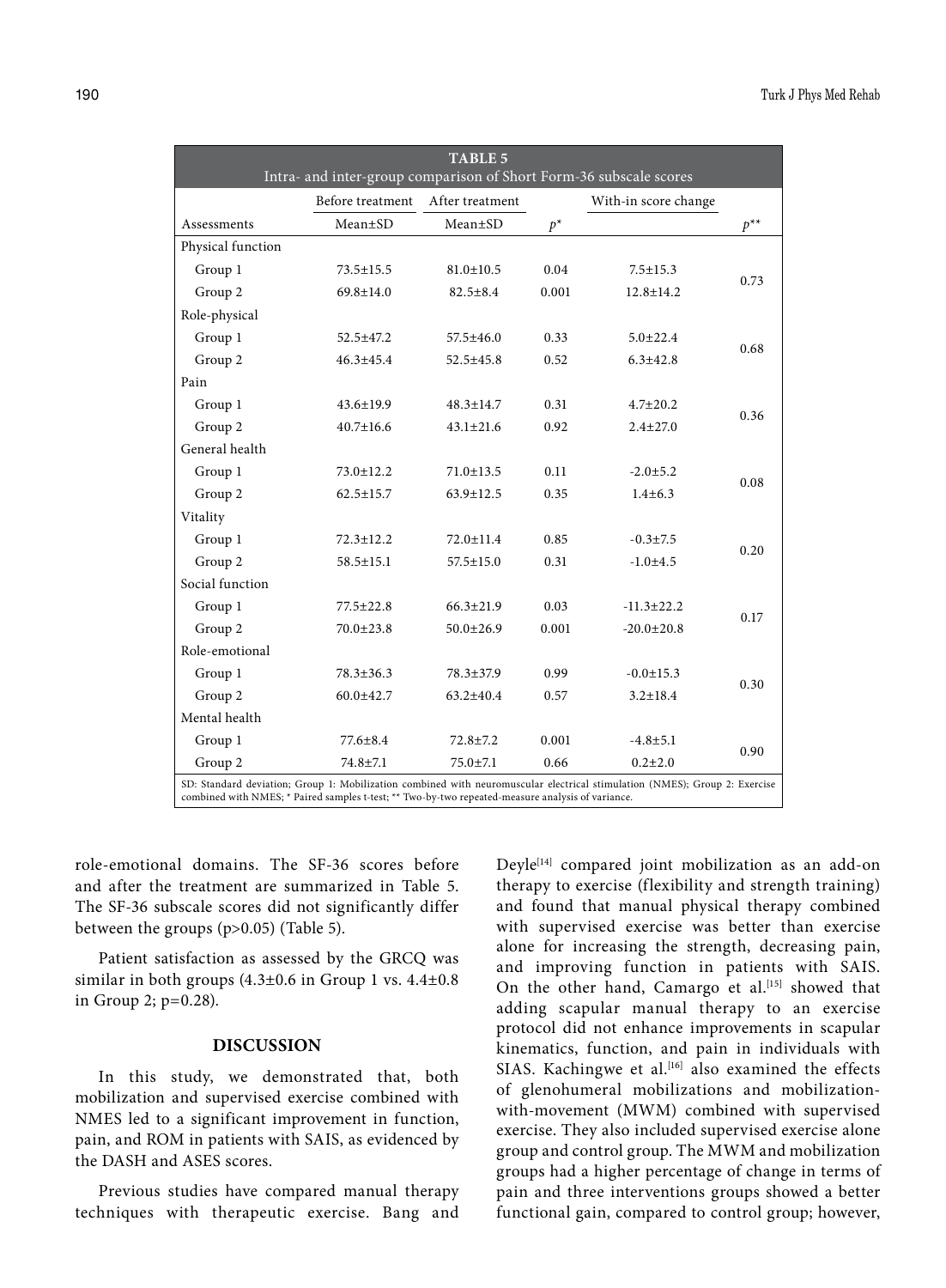these findings were not statistically significant. Also, in the literature, the MWM interventions examined in later studies were found to be more effective than placebo.<sup>[17,18]</sup> In our study, the same effectiveness of joint mobilization for patients with SIAS was observed compared to exercise therapy. Of note, there are certain limitations to the use of manual therapy. There is poor accuracy and reproducibility of manual accessory movement testing.<sup>[19]</sup> Thus, it is not possible to grade mobility as a dependent in studies using manual techniques. In addition, it is not possible to include a placebo group due to the ethical reasons.<sup>[20]</sup>

In clinical practice, SIAS is usually treated with stretching and strengthening exercises; however, there is no consensus which type of exercise is the most effective method.<sup>[3]</sup> Some authors suggested that a specific exercise strategy with special focus on correction of kinematic deficits would be superior to general exercise strategy, while some others did not.[21] On the other hand, a systemic review found that nonsteroidal anti-inflammatory drugs and corticosteroids were superior to placebo, although it was unclear how these treatments were compared to exercise.<sup>[1]</sup> Therefore, in our study, strengthening and stretching exercises were used. Our study results indicated that either strengthening and stretching exercise or manual therapy combined with NMES yielded benefits on pain, ROM, and function.

The NMES is a widely used intervention during rehabilitation to increase the isometric strength of the muscle, and improve function and motor control, facilitating changes in muscle action and performance. To stimulate the lower trapezius and serratus anterior muscles in healthy participants, the effect of these muscles on acromiohumeral distance using NMES was previously investigated.<sup>[22]</sup> The authors found that acromiohumeral distance increased during contraction via NMES of the lower trapezius, serratus anterior, and the combination of the two muscles. In addition, the restoration of parascapular muscles for scapular control was recommended as the strategy to restore the shoulder function with exercise. Therefore, in a conservative approach, correcting neuromuscular control of the scapular muscles is crucial. In the light of these data, our findings suggested that NMES might be an important factor for the treatment of SIAS.

Currently, there is a vast number of instruments for measuring function of the shoulder and upper extremity. The MCID of an outcome measure is the minimum change in a score which indicates a change in disability.[23] Our study highlights the importance of a clinically important difference, as DASH and ASES scores statistically significantly improved. We used the self-report section of ASES similar to Mulligan et.<sup>[20]</sup> In their study, axioscapular and rotator cuff exercises led to a significant improvement and the authors used the ASES as an outcome measure. Similarly, in our patients, the mean ASES scores decreased in the both groups with a clinically significant decline in the mobilization group.

The main limitations of our study include that the results were limited to follow-up outcomes of 12 sessions of training only and our sample size was diminished due to a dropout rate of 4.76%. However, the main strength of our study includes its prospective, randomized-controlled design.

In conclusion, both mobilization and supervised exercises combined with NMES are effective for the treatment of patients with SAIS. In this study, we were able to compare both therapies from various aspects as the sole interventions, not as an add-on treatment modality. However, further large-scale, prospective, randomized studies are needed to confirm whether these trends in improvement are dependable.

#### **Declaration of conflicting interests**

The authors declared no conflicts of interest with respect to the authorship and/or publication of this article.

## **Funding**

The authors received no financial support for the research and/or authorship of this article.

#### **REFERENCES**

- 1. Steuri R, Sattelmayer M, Elsig S, Kolly C, Tal A, Taeymans J, et al. Effectiveness of conservative interventions including exercise, manual therapy and medical management in adults with shoulder impingement: a systematic review and meta-analysis of RCTs. Br J Sports Med 2017;51:1340-7.
- 2. Kuhn JE. Exercise in the treatment of rotator cuff impingement: a systematic review and a synthesized evidence-based rehabilitation protocol. J Shoulder Elbow Surg 2009;18:138-60.
- 3. Hawk C, Minkalis AL, Khorsan R, Daniels CJ, Homack D, Gliedt JA, et al. Systematic Review of Nondrug, Nonsurgical Treatment of Shoulder Conditions. J Manipulative Physiol Ther 2017;40:293-319.
- 4. Michener LA, Walsworth MK, Doukas WC, Murphy KP. Reliability and diagnostic accuracy of 5 physical examination tests and combination of tests for subacromial impingement. Arch Phys Med Rehabil 2009;90:1898-903.
- 5. Institute for Work and Health. Disabilities of the Arm, Shoulder and Hand outcome measure. Available at: http:// www.dash.iwh.on.ca/. [Accessed: December 25, 2018].
- 6. Dutton M. Orthopedic examination, evaluation and intervention. 3rd ed. New York: McGraw Hill; 2004.